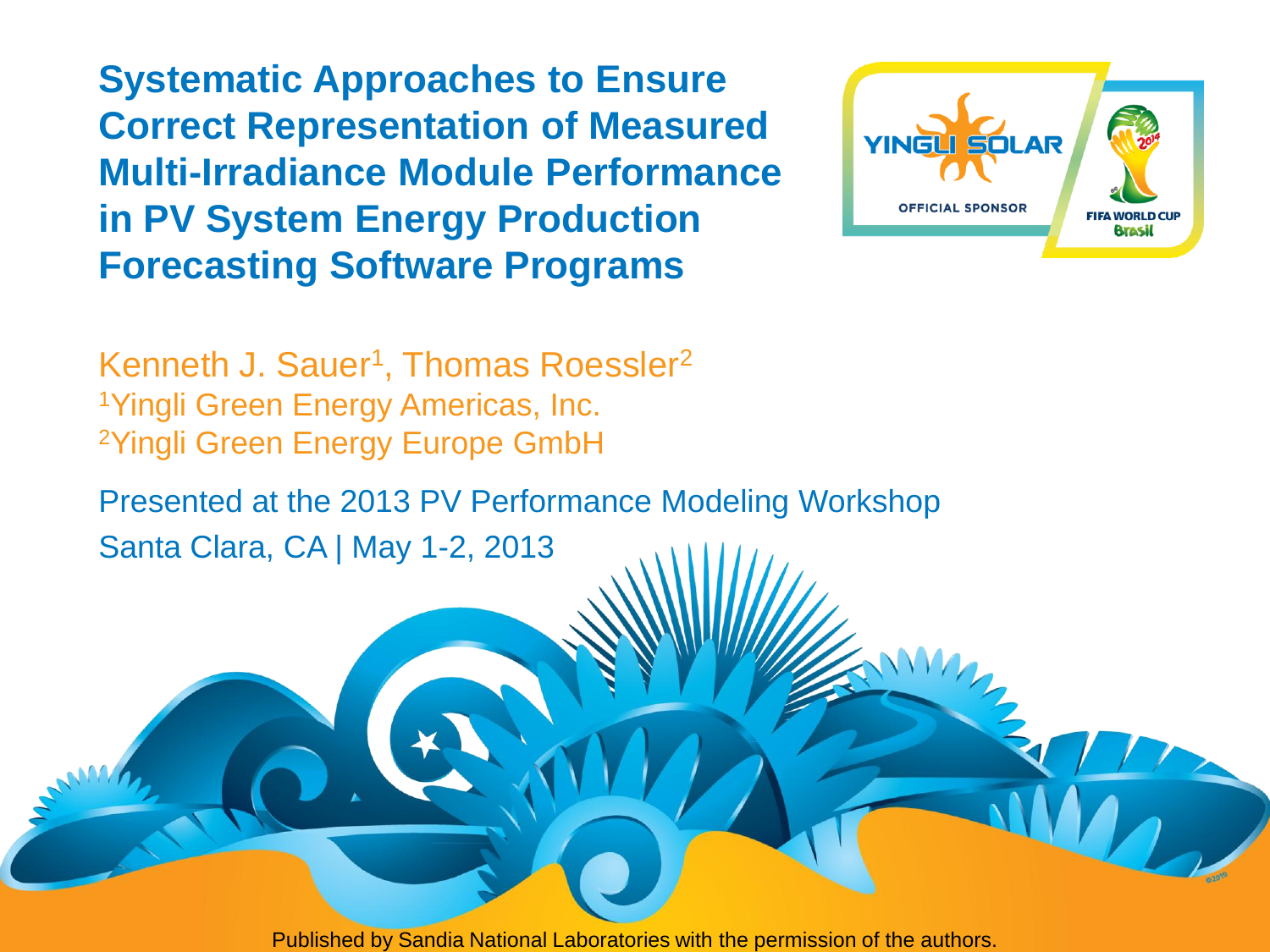# **Outline**

#### **Basics**

- Main components of PV module models
- Multi-irradiance behavior of PV modules
- Self-reference method
- Multi-irradiance behavior in **PV\*SOL®** and **PVsyst**
- Motivation: Example data and default models
- Systematic approaches for fitting PV module models
	- ‒ PV\*SOL®
	- ‒ PVsyst
- Impact on energy forecasts
- Summary and outlook
- Appendix: New software versions



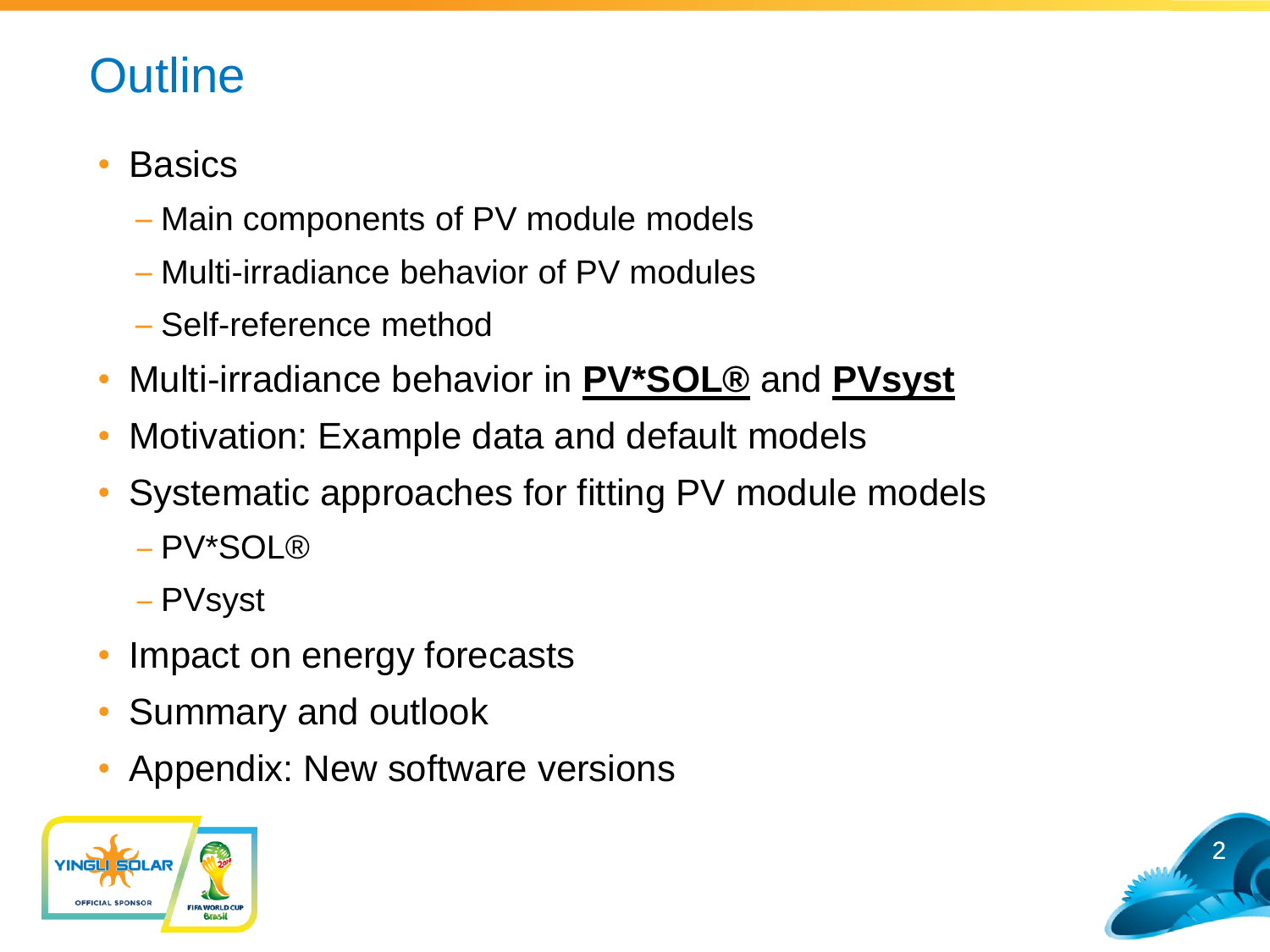# Basics: Main components of PV module models



Provision via data sheet Additional characterization



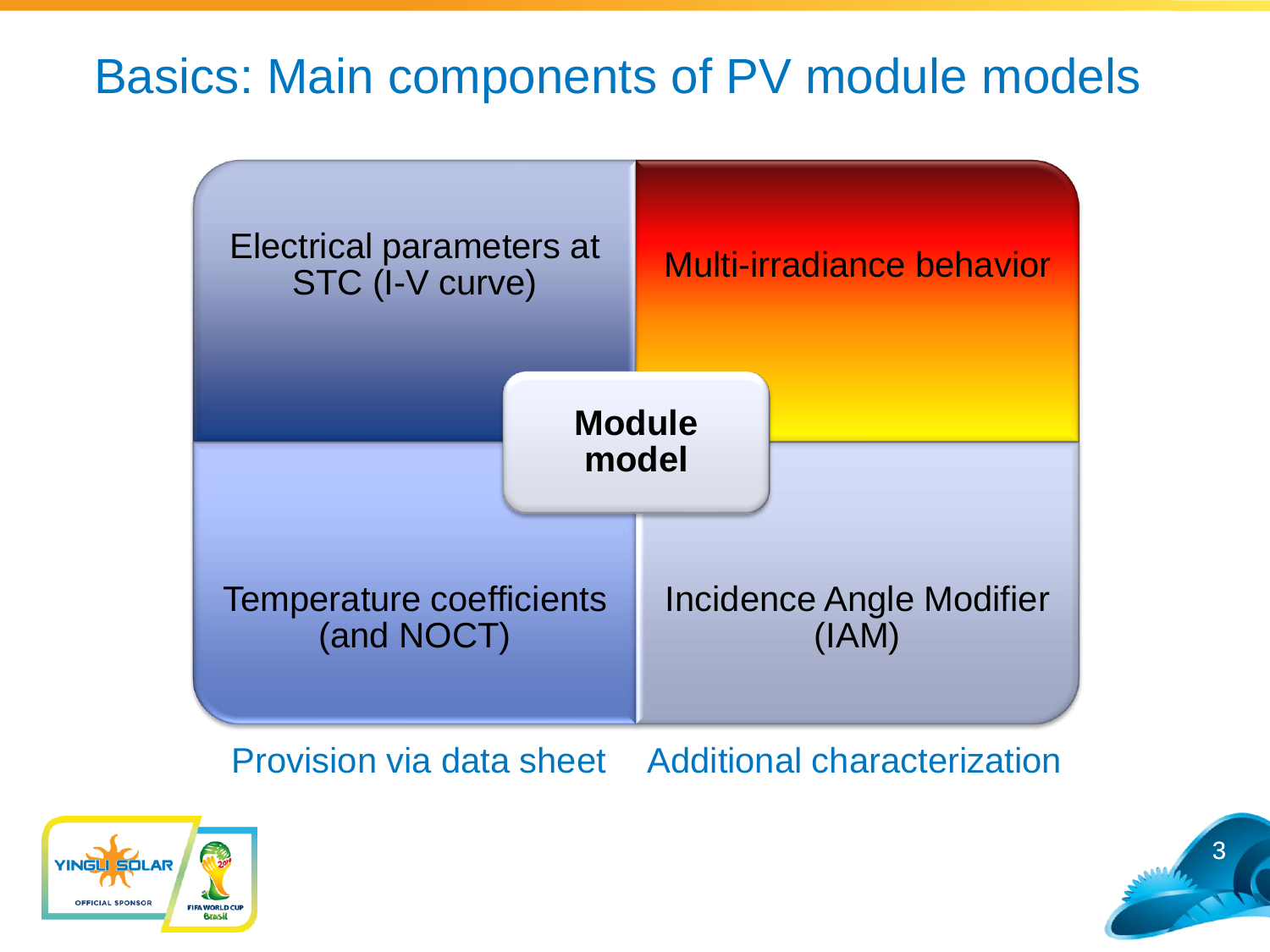# Basics: Multi-irradiance behavior of PV modules

• Characterized via "relative efficiency deviation"  $\Delta \eta_{rel}$  [%] as function of irradiance G [W/m<sup>2</sup> ]:

$$
\Delta\eta_{rel} (G) = \left[ \begin{array}{cc} P_{max}(G) & S_{ref} \\ \hline P_{max,ref} & X \end{array} \right] - 1
$$

Subscript "ref" means reference conditions; usually STC (where  $G_{ref}$ =1,000W/m<sup>2</sup>).



4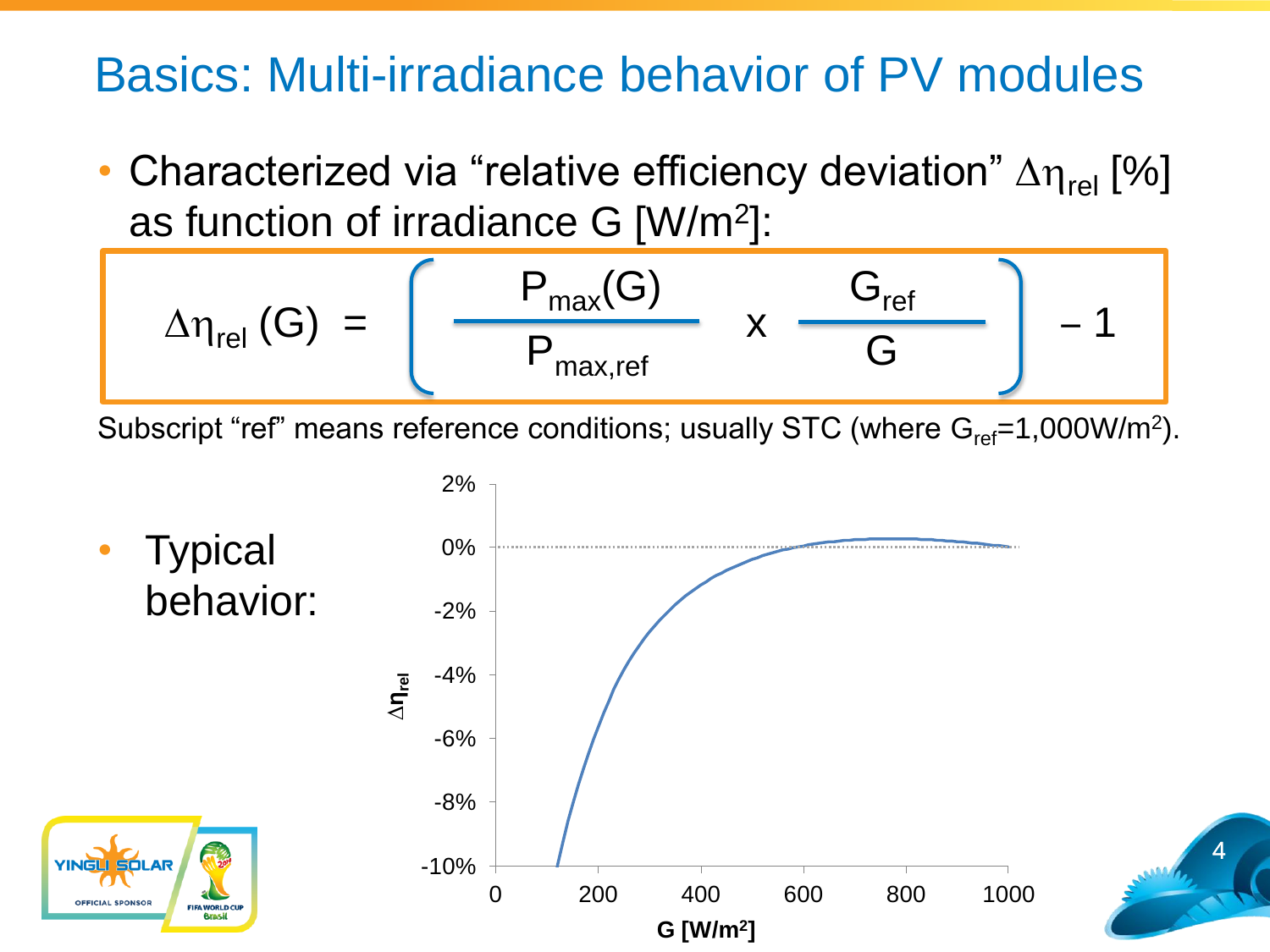## Basics: Self-reference method

- For linear devices, if data are obtained from indoor flash testers, check that deviations from  $I_{\rm sc}$  linearity are <1% (see IEC 61853-1 Section 8)
- Possible causes of  $I_{\rm sc}$  non-linearity include but are not limited to:
	- Spectral mismatch between the irradiance sensor and sample under test if the spectrum changes over the irradiance range
	- Spatial non-uniformity caused by filter placement during calibration or test
- Obtain effective irradiance G used to calculate  $\Delta \eta_{rel}$  following the self-reference method (IEC 61853-1 Section 8):

$$
G = G_{\text{ref}} \star (I_{\text{sc}} / I_{\text{sc},\text{ref}}).
$$



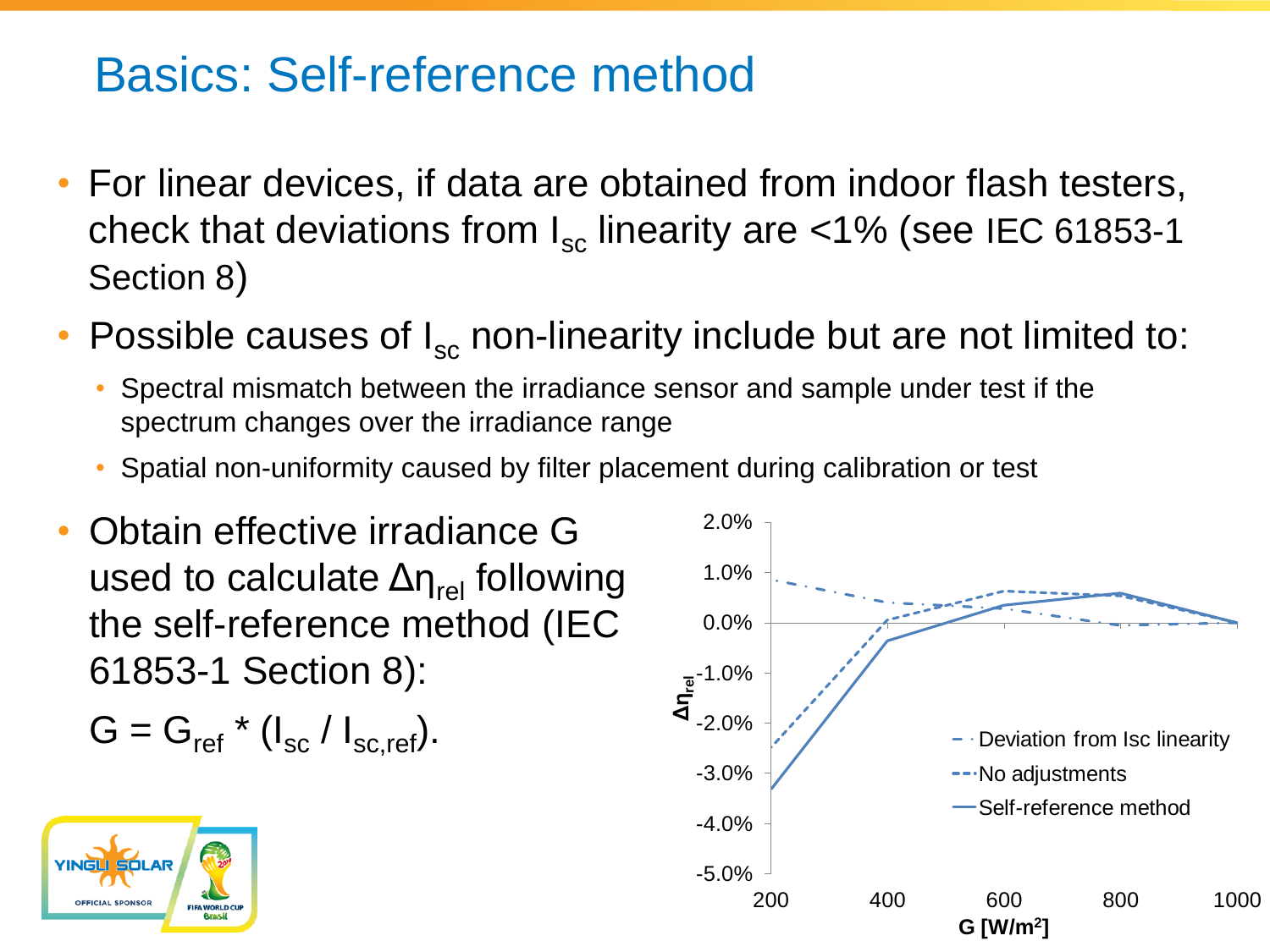#### PV\*SOL® (v4.0) PVsyst (V5.56) Multi-irradiance behavior in PV\*SOL® and PVsyst

• Multi-irradiance behavior via one value of irradiance below reference conditions  $(G_{partial\_load})$ , at which I-V curve parameters must be provided

| <b>Module Characteristic Values</b>                        |                                                                   |  |                         |                                  |
|------------------------------------------------------------|-------------------------------------------------------------------|--|-------------------------|----------------------------------|
|                                                            | Basic Data   U/I Char. - STC   U/I Char. - Part Load   Other Data |  |                         |                                  |
| Working Point under STC                                    |                                                                   |  |                         |                                  |
|                                                            | MPP Voltage $[V]$ 31.00                                           |  |                         | MPP Current [A] 8.55             |
|                                                            | Open Circuit Voltage [V] 39.00                                    |  |                         | Short Circuit Current [A] 8.93   |
|                                                            | Fill Factor 76.1                                                  |  | Rel. Efficiency [%] 100 |                                  |
| Working Point during Part Load Operation                   |                                                                   |  |                         |                                  |
| Standard Part Load Operation<br>G <sub>partial</sub> _load |                                                                   |  |                         |                                  |
|                                                            | $\rightarrow$ Irradiation [W/m <sup>2</sup> ] 300                 |  |                         | Module Temperature [°C] 25       |
|                                                            | MPP Voltage [V] 28.2951                                           |  |                         | MPP Current [A] 2.5650           |
|                                                            | Open Circuit Voltage [V] 33.9019                                  |  |                         | Short Circuit Current [A] 2.6790 |
|                                                            | Fill Factor 79.9                                                  |  |                         | Rel. Efficiency [%] 91.3         |
|                                                            |                                                                   |  |                         |                                  |

**OFFICIAL SPONSOR** 

**FIFA WORLD CUP Brasil** 

• Multi-irradiance behavior via 5 parameters of one-diode model (series and shunt resistance, photo current, saturation current and diode quality factor), where 2 additional parameters are used to describe  $R_{\rm Sh}(G)$ 

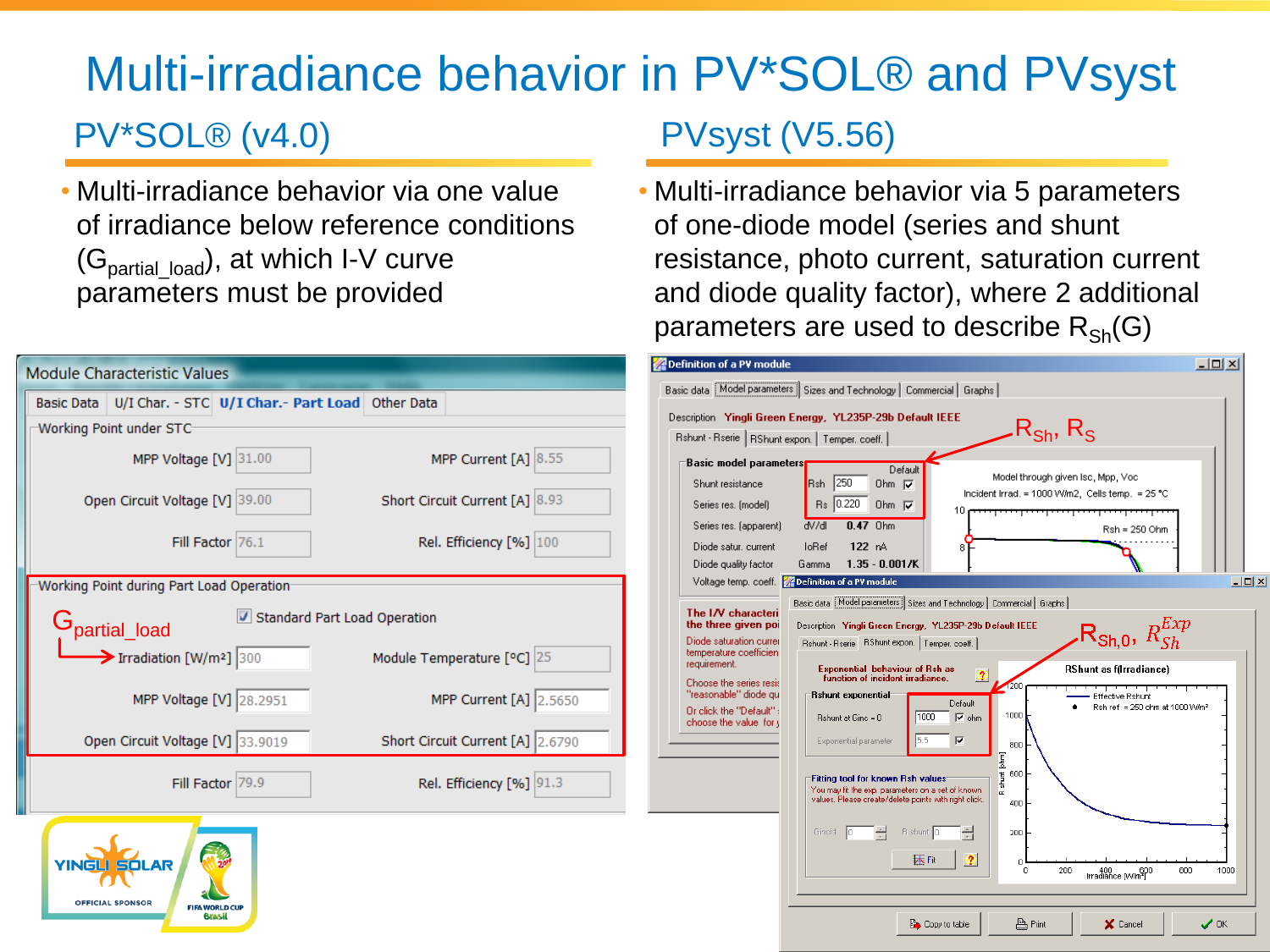# Motivation: Example data and default models

- (22) 235W Yingli Solar mc-Si PV modules
- Reputable 3<sup>rd</sup> party laboratory in USA
- Class AAA pulsed solar simulator
- I-V curve at STC
- 4 additional I-V curves (25°C and AM 1.5g)

IEC 61853-1

Section 8.5

- $-800W/m<sup>2</sup>$
- $-600W/m<sup>2</sup>$
- $-400W/m<sup>2</sup>$
- $-200W/m<sup>2</sup>$
- **Δηrel(200W/m<sup>2</sup> ):**
	- **Measured averages = -2.9%**
	- **Default PVsyst (V5.56) = -8.3%**
	- **Default PV\*SOL® (v4.0) = -14.5%**





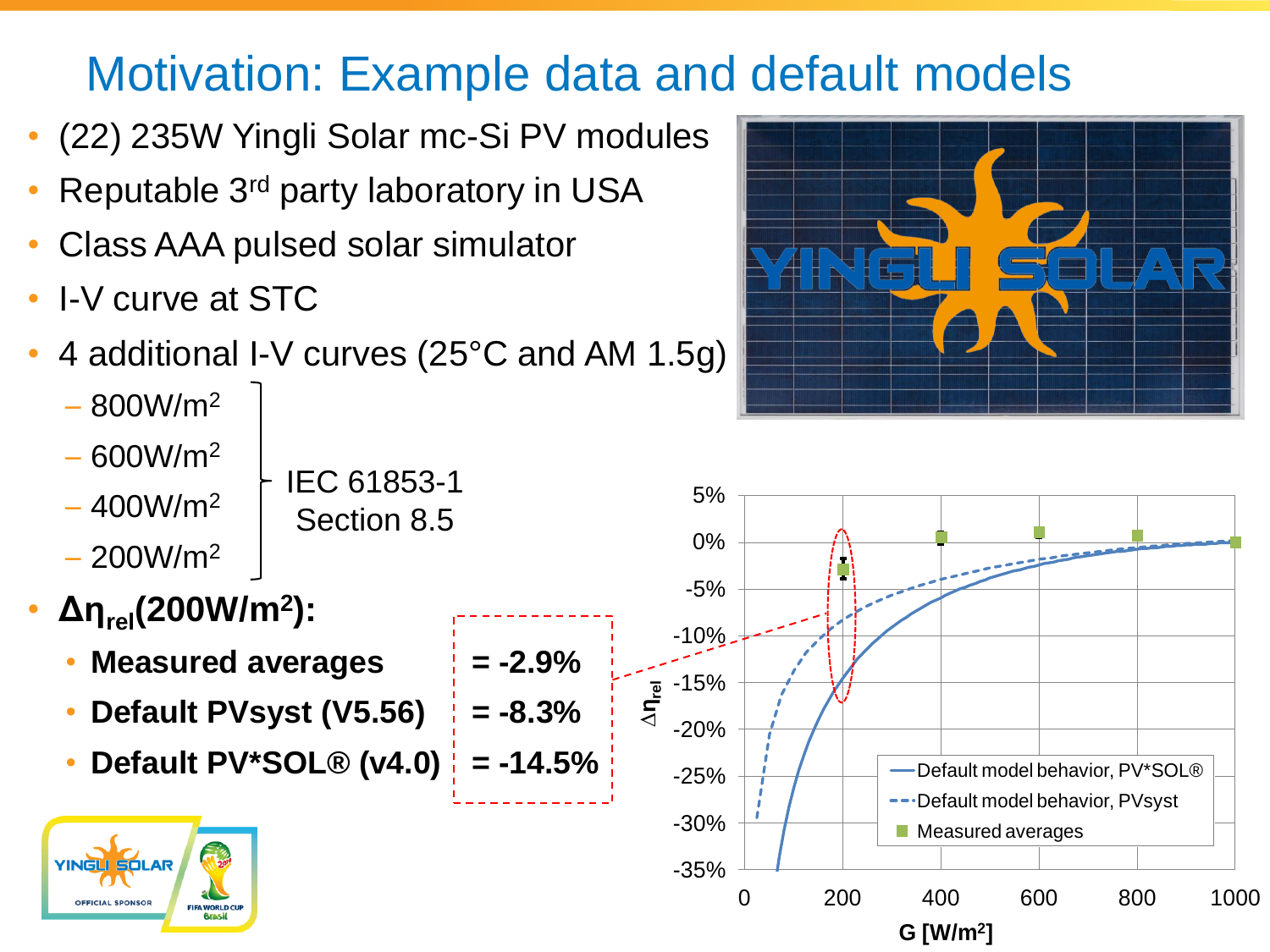## Systematic approach for PV\*SOL ®

- One user -modifiable variable ( Gpartial\_load), thus manual optimization possible
- Limitations of coarse -grained grid of tested G
- Interpolation of measured data (IEC 61853 -1 Section 9)
- RMSD: 6.19% (default)  $\rightarrow$ 0.05% (optimized )



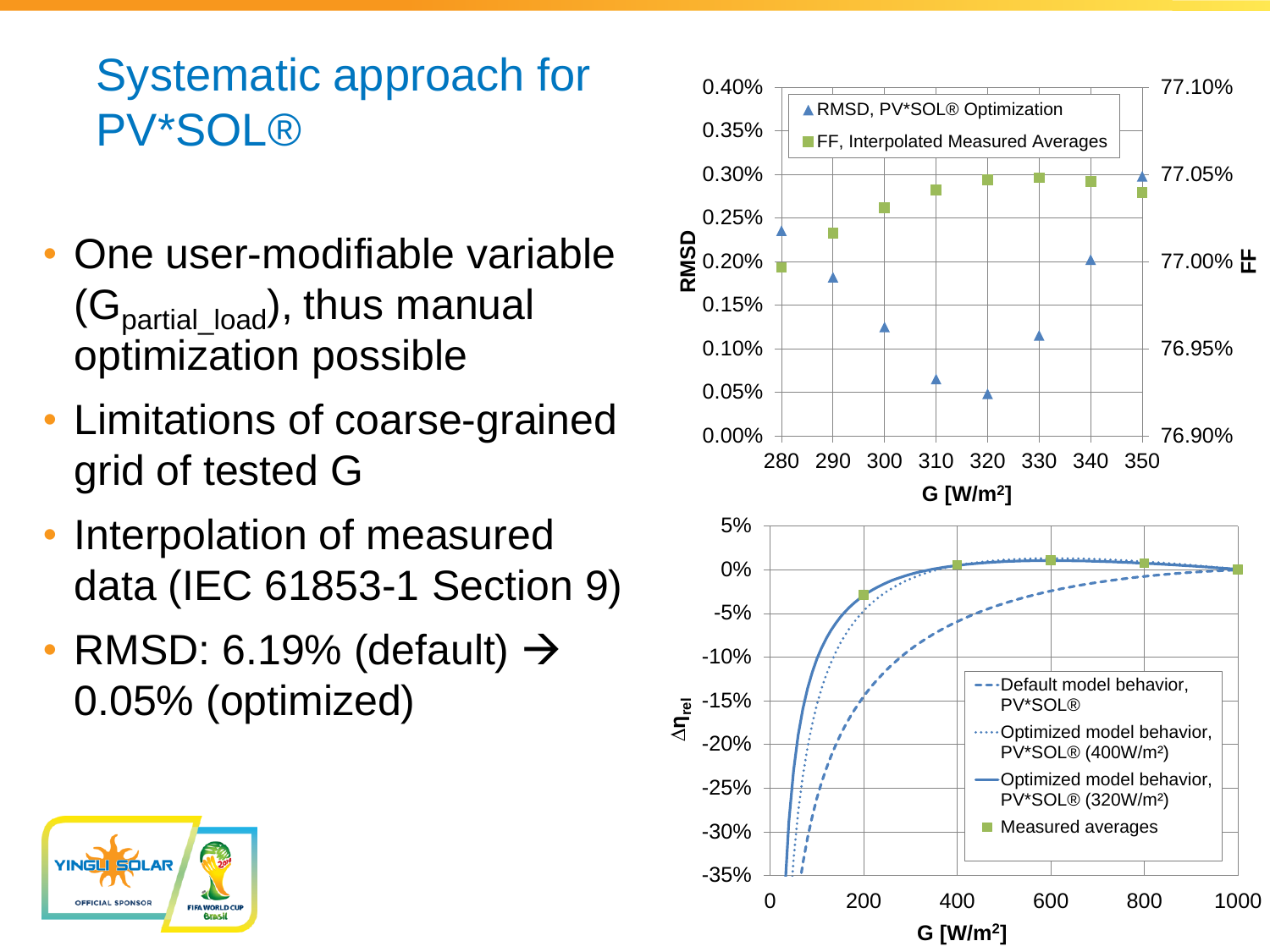# Systematic approach for **PVsyst**

- Optimization over a 4dimensional space of parameters describing parasitic series and shunt resistances
	- ‒ Numerical optimization procedures are required
- RMSD: 3.46% (default)  $\rightarrow$ 0.07% (optimized )



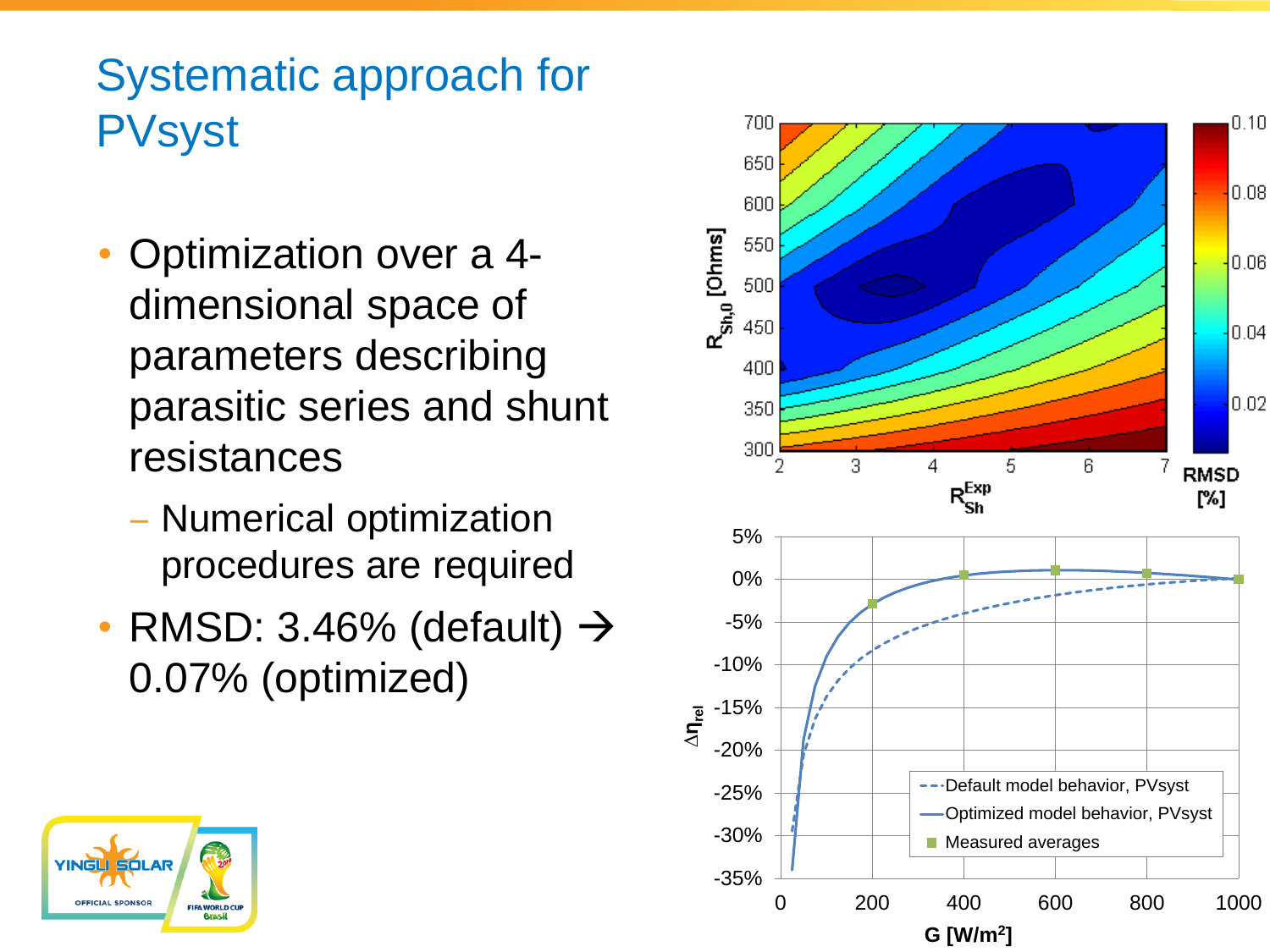### Impact on energy forecasts

- Annual energy production simulated over four geographically distributed locations
- Reported as gains in forecasted outputs using optimized models over forecasted outputs using default models
	- –PV\*SOL®: 3-6% gains
	- –PVsyst: 2-3% gains





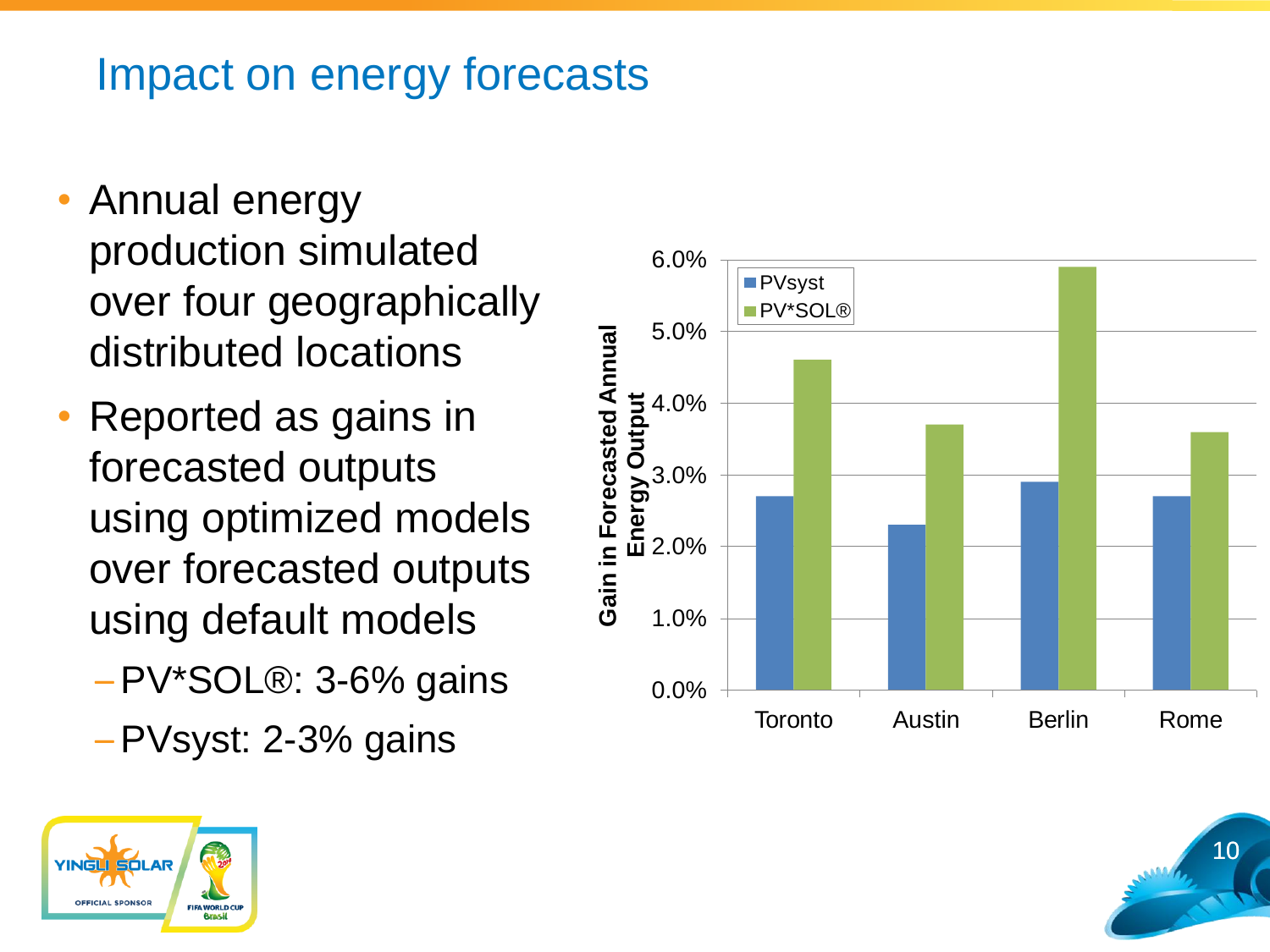# Summary and outlook

- Risk of relying on default settings that prescribe irradiance behavior in PV\*SOL® and PVsyst module models
- Importance of characterizing PV modules following, e.g., IEC 61853-1
	- –Plus fine-grained measurements close to max[FF(G)]
- Systematic optimization procedures reported for fitting PV module models to measured data
- Next step: field validation of optimized models